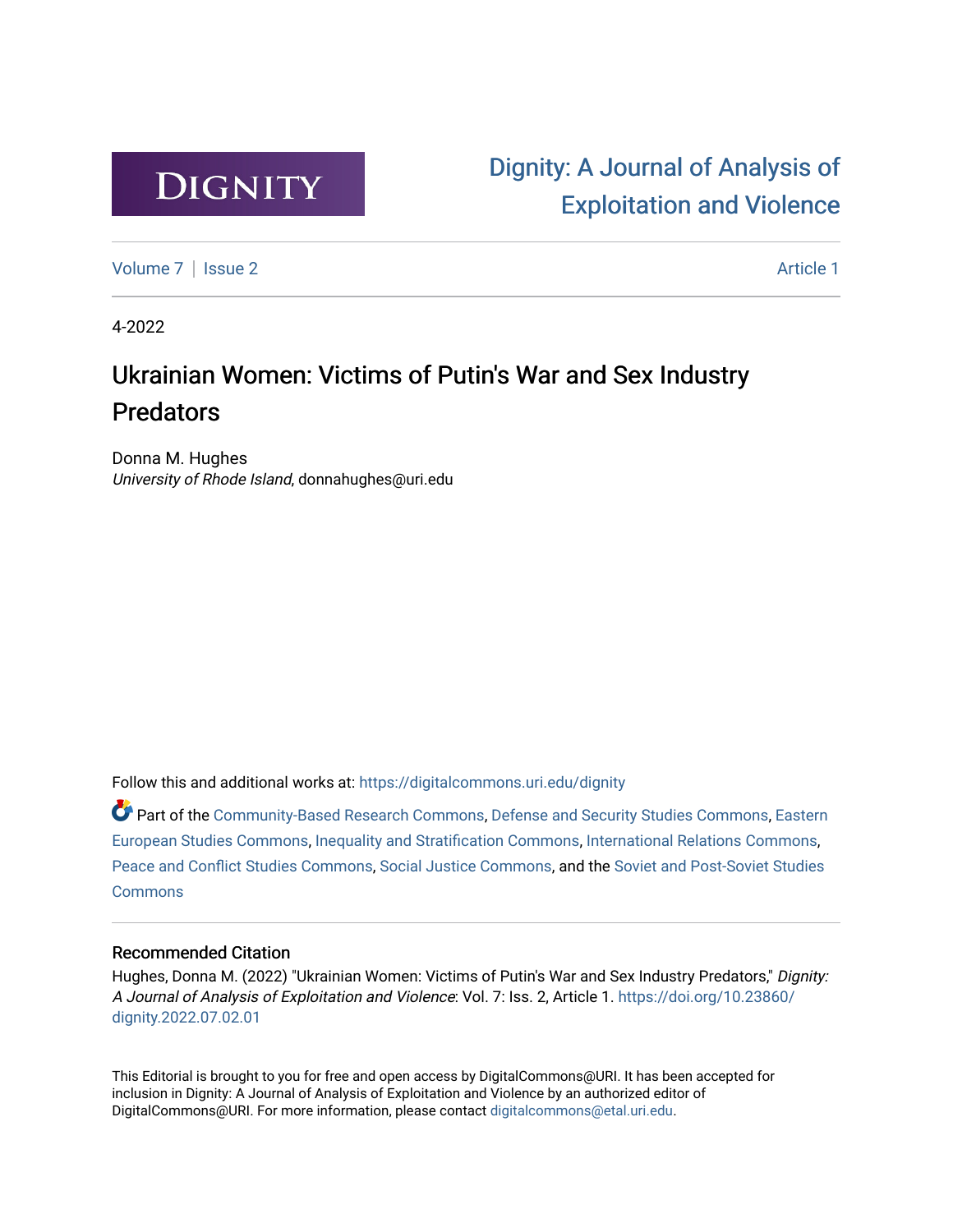# Ukrainian Women: Victims of Putin's War and Sex Industry Predators

# Keywords

Ukraine, war, refugees, women, Vladimir Putin, sex buyers, traffickers, sex work advocates, humanitarian disaster, rape, exploitation, sex trafficking

# Creative Commons License



This work is licensed under a [Creative Commons Attribution-Noncommercial-No Derivative Works 4.0](https://creativecommons.org/licenses/by-nc-nd/4.0/) [License](https://creativecommons.org/licenses/by-nc-nd/4.0/).

# Acknowledgements

The author thanks the following people for their assistance and comments on this editorial: Ingeborg Kraus, Trauma and Prostitution, Germany, for information and translations; Becky Bennett, journalist, editor, and writer, USA; and Jody Raphael (emerita), DePaul University College of Law, USA.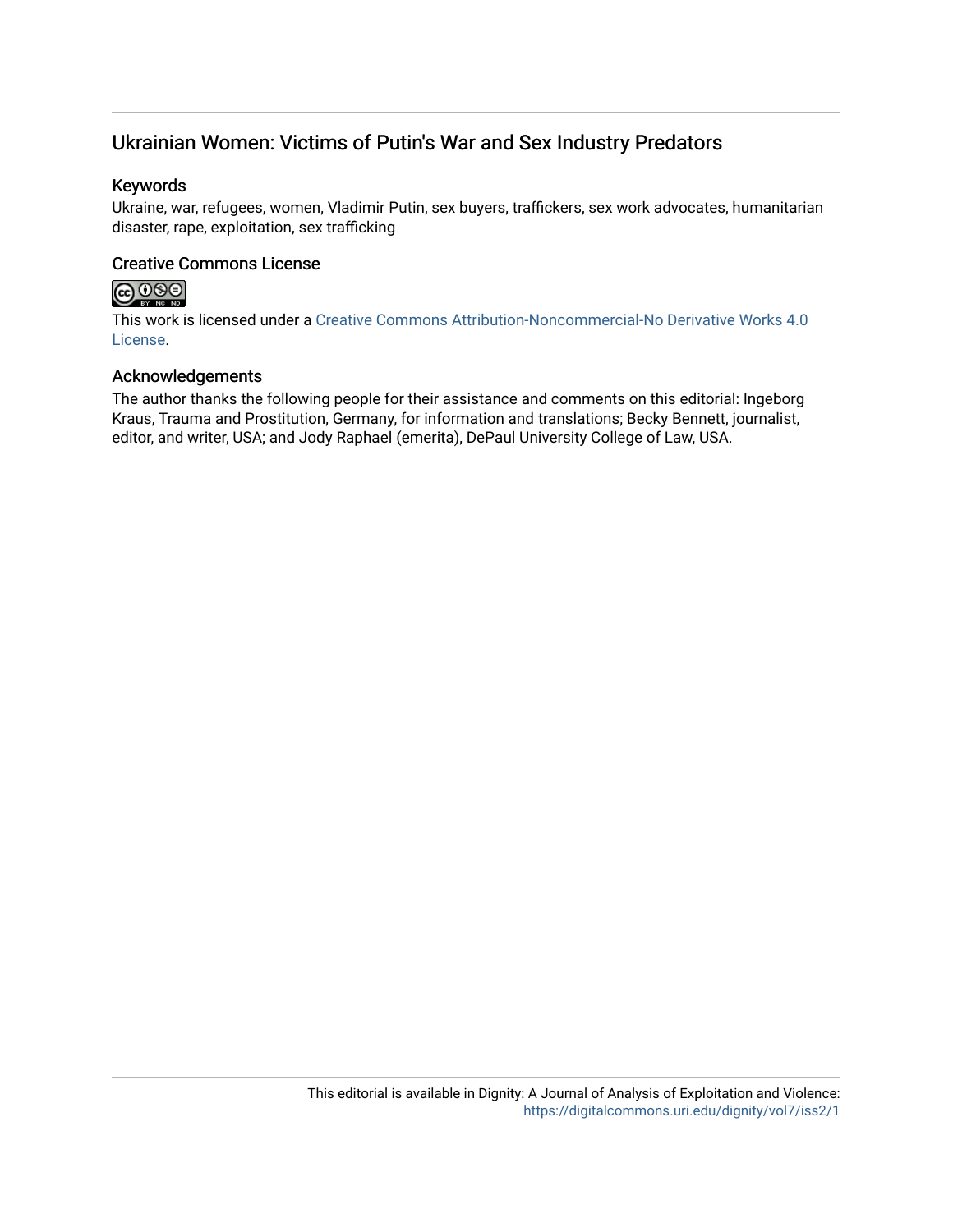

A JOURNAL OF ANALYSIS<br>OF EXPLOITATION AND VIOLENCE

Volume 7, Issue 2, Article 1, 2022 https://doi.org/10.23860/dignity.2022.07.02.01

# **EDITORIAL**

# **UKRAINIAN WOMEN: VICTIMS OF PUTIN'S WAR AND SEX INDUSTRY PREDATORS**

## **Donna M. Hughes**

Editor-in-Chief *Dignity: A Journal of Analysis of Exploitation and Violence* 0[0000-0002-6563-2573](https://orcid.org/0000-0002-6563-2573)

#### **KEYWORDS**

Ukraine, war, refugees, women, Vladimir Putin, sex buyers, traffickers, sex work advocates, humanitarian disaster, rape, exploitation, sex trafficking

THE PREDATORS ARE AWAITING THE ARRIVAL of Ukrainian women refugees. The sex buyers, pimps, and sex work advocacy groups are eager to prey on them. buyers, pimps, and *sex work* advocacy groups are eager to prey on them.

There are reports about rapes, abductions, and deportations from social media sources and mainstream publications. Feminist researchers are playing a critical role by documenting the misogynistic, predatory views of sex buyers. And police report seeing suspicious men at the border talking to women as they leave Ukraine.

To date, four million refugees, most of them women and children, have left Ukraine, and there are an estimated 6.5 million people displaced inside the country (United Nations High Commission on Refugees, 2022). In a country with a population of 44 million, approximately one-quarter of them have been driven from their homes. This number is the largest number of displaced persons and refugees in Europe since World War II.

The cause of this humanitarian disaster is Russian leader Vladimir Putin's unprovoked invasion of Ukraine, the neighboring country to the west of Russia. Putin considers the collapse and dissolution of the Soviet Union in 1991 to be "the greatest geopolitical catastrophe of the [20<sup>th</sup>] century" (NBC News, 2010). For the last three decades, his political and military goals have been to reconstitute the empire under his leadership—often at the point of a gun. He tolerates no opposition. He doesn't care who or what he destroys. His methods are genocidal.

As they flee, most refugees carry only a backpack or one small suitcase. And in some cases, their personal belongings have been sacrificed so they can carry a cat or a dog (Associated Press, 2022). Such a large, vulnerable group of women and children are targets for traffickers, especially pimps from European sex industries. The United Nations Secretary-General, António Guterres, said: "For predators and human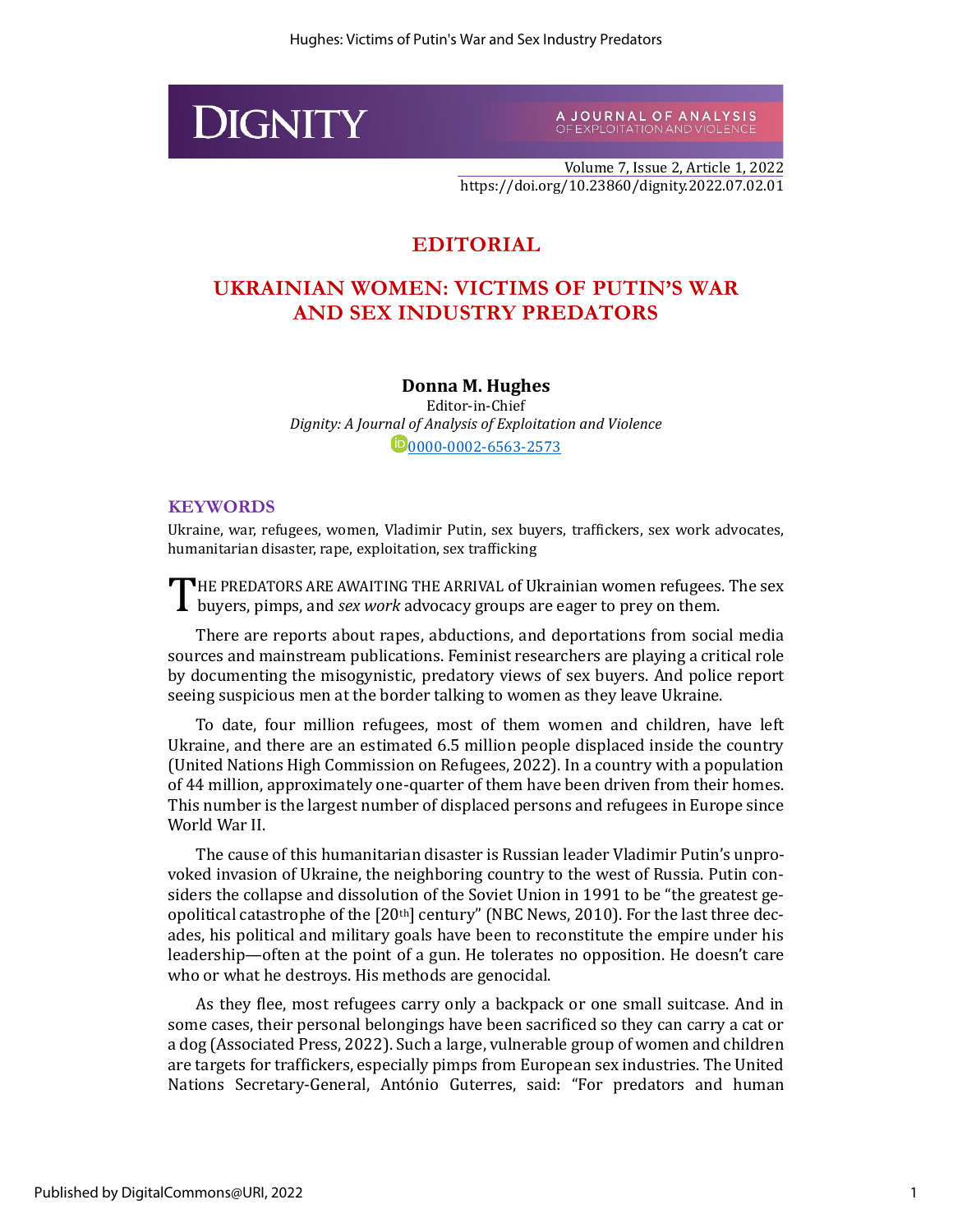traffickers, the war in Ukraine is not a tragedy. It's an opportunity. And women and girls are the targets" (UN News, 2022).

With no male family member accompanying them, many women have to cope and make decisions on their own. Many of them do not speak any language other than Ukrainian or Russian. And many of them have never been outside Ukraine before. They are exposed and in need of assistance.

## **ABDUCTIONS AND DEPORTATIONS OF UKRAINIAN CITIZENS**

There have been chilling reports of Ukrainian citizens being kidnapped by Russian forces in the last two weeks. Zmina—A Human Rights Center in Kyiv is documenting the journalists and officials who have been abducted (Zmina, 2022a). They are producing a video naming men and women who have been *Taken* (Zmina, 2022b). Tetiana Pechonchyk, the head of Zmina, said that activists, volunteers, community representatives, elected officials, and council workers were among those abducted (Irvine Partners, March 29).

There are also reports of people being forcibly deported from heavily bombed cities where there is no electricity, water, or food supplies. Verification is difficult, but there are many reports on social media from officials, friends, and relatives of people who have been taken away.

The numbers deported range from 6000 to 30,000. In particular, the mayor of Mariupol, a city under heavy siege on the coast of the Sea of Azov, has reported that between 20,000 and 30,000 residents have been forcibly "evacuated" by Russian occupying forces (Kirby, 2022, March 26; Polityuk & Heritage, 2022, March 24).

The people are said to be moved to camps in Russian-occupied territories or unknown locations inside Russia (The New Voice of Ukraine (UNIAN), 2022). Russian soldiers take them by buses to nearby camps or trains farther into Russia (Kirby, 2022). People are taken to "filtration" camps, where people are checked and sorted by the military or Russian government officials (Kirby, 2022). The Russians take their passports and personal identity documents. From there, people are sent to other locations in Russia. Russian media reports that it has erected tents for "people in a life support camp as part of humanitarian aid" (Kirby, 2022). There are reports of communications from some people who say they were forced to go on the buses (Kirby, 2022).

The best documentation of people's movement and setting up camps is from an analysis of satellite images (Kirby, 2022). Dated images show the building of tent camps on the southeast Ukrainian coast outside the besieged city of Mariupol and inside Russia. The satellite images also reveal dozens of vehicles, including buses, in a convoy, moving out of Mariupol toward the tent camps (Kirby, 2022).

There is a history of deportations of 100,000s of people in the Soviet Union from 1936 to 1952 during the rule of communist dictator Joseph Stalin (UNHCR, 1996). The goals, then and now, are to destroy communities and opposition by breaking-up communities and depopulating cities.

Since most men are fighting or assisting in defense of Ukraine, one can assume that most of the deported people are women and children. To date, we know nothing about the intentions of the Russians or the fate of the deportees.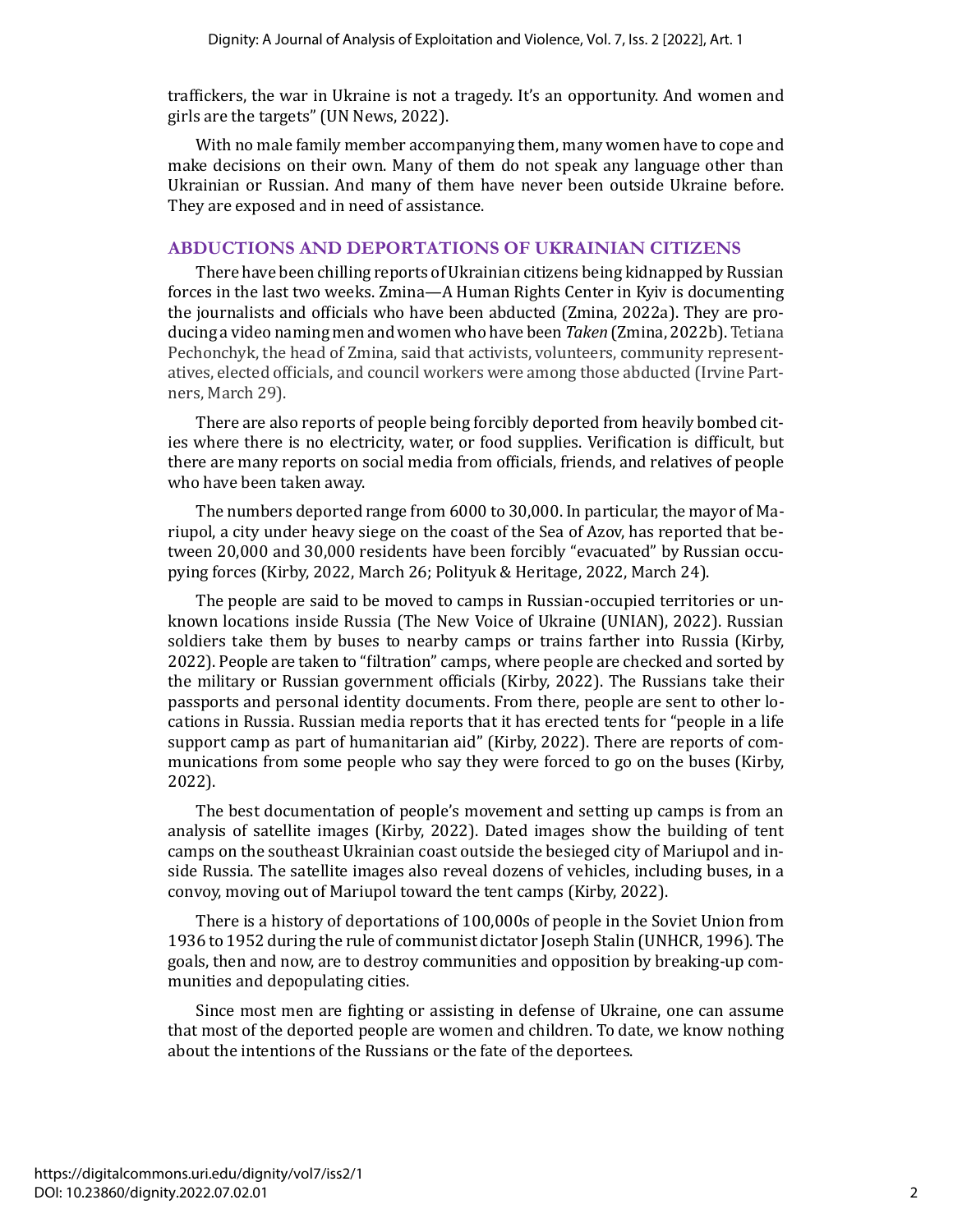### **SEXUAL VIOLENCE**

There are reported cases of sexual violence against Ukrainian women and girls inside and outside Ukraine (McGrath, 2022).

- In Poland, a man was detained on the suspicion that he raped a 19-year-old woman. He offered her shelter after she fled Ukraine (McGrath, 2022).
- In Duesseldorf, Germany, two men were arrested after an 18-year-old woman, who was housed on a hotel boat for refugees, reported being raped (Germany pledges to protect, 2022).

Women and girls still inside Ukraine are at risk as well. Ukraine's attorney general, Iryna Venediktova, announced the first rape charges against a Russian soldier.

- The prosecutor in Brovarsky in the Kyiv region accepted the report from a woman that a Russian soldier killed her unarmed husband and then repeatedly raped her (Venediktova, 2022).
- Recently young girls evacuated from Mariupol, a besieged city on the coast of the Sea of Azov, were admitted to a hospital in Zaporizhzhia to be treated for rectovaginal tears (Rudenko, 2022, April 2).

There will be many victims of rape in Russian-occupied areas of Ukraine. Their stories will not emerge until they are free.

#### **SEX TRAFFICKING**

Women and girls are susceptible to sex traffickers inside and outside Ukraine. There are reports that predators are contacting vulnerable women and girls online, at border locations, and in refugee camps (McGrath, 2022).

Trafficking in women from Ukraine has been an ongoing criminal activity since the end of the Soviet Union and Ukraine's declaration of independence in 1991 (Hughes, 2001; Verkhovna Rada (Parliament), 1991).

I researched the trafficking of women from Ukraine with a Ukrainian research partner, Tatyana Denisova, 20 years ago. We wrote about corruption, organized crime, and the demand for victims from western European countries, Russia, and even the far east (Hughes & Denisova, 2001). According to data from the United Nations Office on Drugs and Crime (UNODC), from 2017 to 2020, most victims of trafficking from Ukraine were identified in Russia (UNODC, 20223).<sup>1</sup> Most traffickers moved women across the eastern border of Ukraine into Russia, which was more accessible and less risky than trafficking them to western Europe, which did occur. Also, there were no language barriers in Russia, and historic connections existed.

However, now the flow of refugees is in the opposite direction. Almost all people are escaping the war by moving west to cross the border into Poland, Romania, Moldova, Hungary, and Slovakia; only seven percent of refugees are moving east to Russia (UNODC, 2022). It's not known how this will affect the trafficking networks and the organized crime groups that operate there.

<sup>&</sup>lt;sup>1</sup> The UNODC report says the numbers include trafficking for forced labor and sexual exploitation.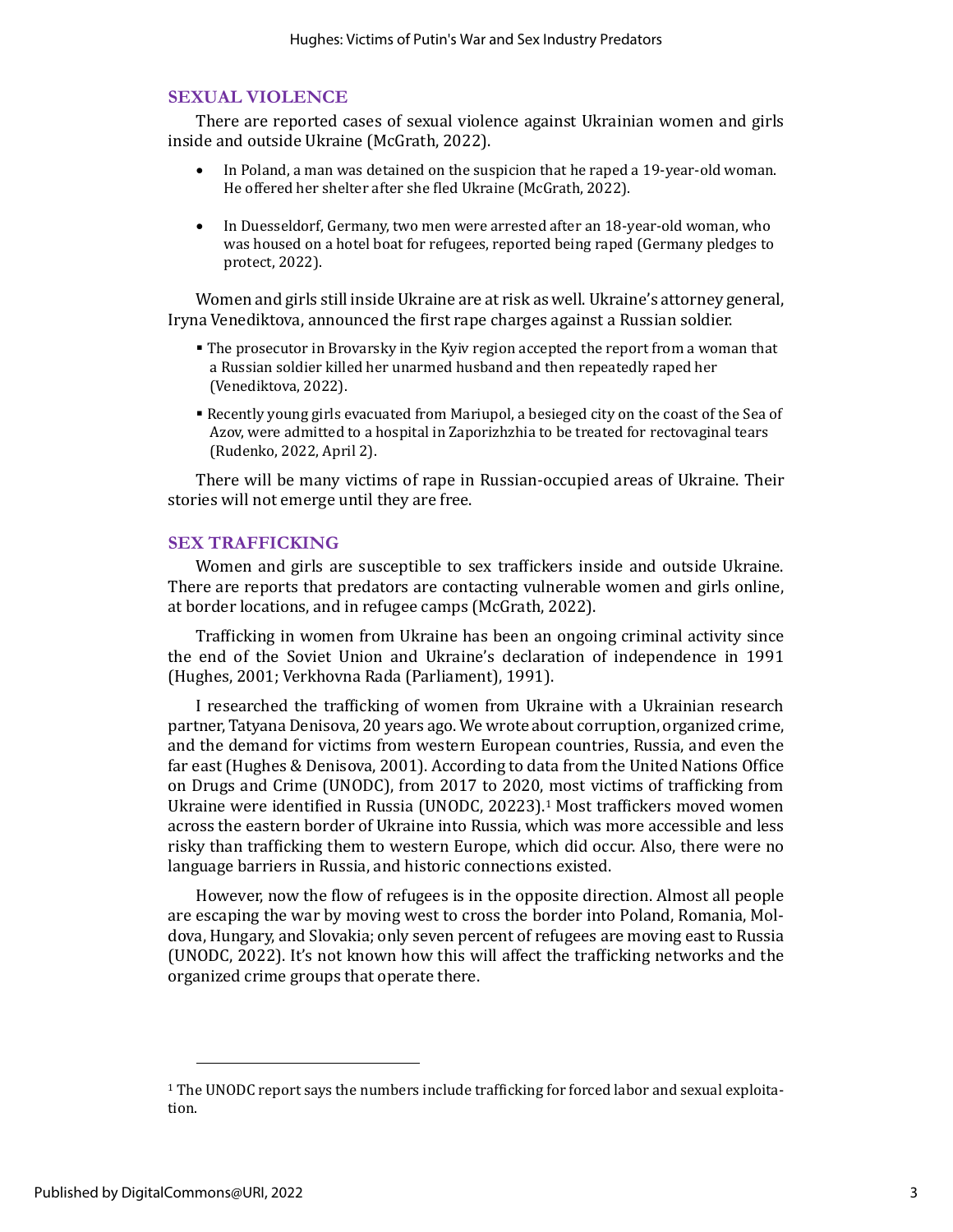#### **AWARENESS**

Most activists and humanitarian support agencies know how vulnerable Ukrainian women will be to sexual exploitation and violence. At border crossings, police watch for suspicious activity and interrupt it. The police say that they move away when they approach the suspicious men (Euronews, 2022; UNICEF, 2022). After decades of awareness-raising and training, officials and non-governmental organizations are aware of the potential for trafficking.

In destination countries, such as Germany, police in Berlin are warning women and children on social media in Ukrainian and Russian languages against accepting suspicious offers from men (McGrath, 2022). In Romania and Poland, plain-clothes police officers look for potential criminals trying to exploit victims. In Romania, the men are warned away (McGrath, 2022).

#### **TARGETING UKRAINIAN WOMEN REFUGEES**

Feminist researchers are documenting the exploitation of Ukrainian women by searching social media for signs of trafficking and the anticipated sexual exploitation of victims once they arrive in western Europe.

Right after the Russian invasion, pornography users began searching Google for "Ukrainian girls," "Ukrainian porn," and "war porn" (Gluck, 2022). XVideos added tags for "Ukraine teen," "Ukraine prostitute," and added thousands of videos inviting users to click (Gluck, 2022). The videos were unlikely to be Ukrainian refugees, but the site earned money by leading users to think they might be. On Reddit, users asked for pornographic details of sexual assaults in Ukraine (Gluck, 2022). To date, there have not been documented cases of sex trafficking of refugees, but the practice is common. It will occur.

Misogyny and the objectification of women are so pervasive that it is part of the casual conversation among men as they go about their jobs of providing humanitarian assistance. A Brazilian State Deputy traveled to the Ukrainian border on a humanitarian mission to assess the aid needed for Ukrainians fleeing the war. Arthur Moledo do Val recorded an audio message that was leaked. He is heard telling someone that the vulnerable women are "cheap because they're poor." He rated the attractiveness of the women refugees and said: "Picture a line of 200 meters or more, the absolute best, you don't get even close to the level of beauty found in the refugee line here" (As quoted by Reduxx Team, 2022). He brags about how many Ukrainian women followers he has on Instagram, indicating he has access to women and could easily recruit them for sexual exploitation. He describes vulgar sex acts he'd perform on the "chicks" he sees among the refugees (Reduxx Team, 2022 ).

Promoters for the sex industry in Germany, where prostitution is legal, are offering Ukrainian information on how to enter German prostitution (Gluck, 2022, March 24). The Berlin-based organization Trans\*Sexworks [\(http://transsexworks.com/\)](http://transsexworks.com/) has announcements in Ukrainian, Russian, English, and German on their Instagram site saying, "We are now offering peer-counceling (sic) and support in Ukrainian, Russian, and English for all sex-workers fleeing the war in Ukraine" (Gluck, 2022. See Figure 1.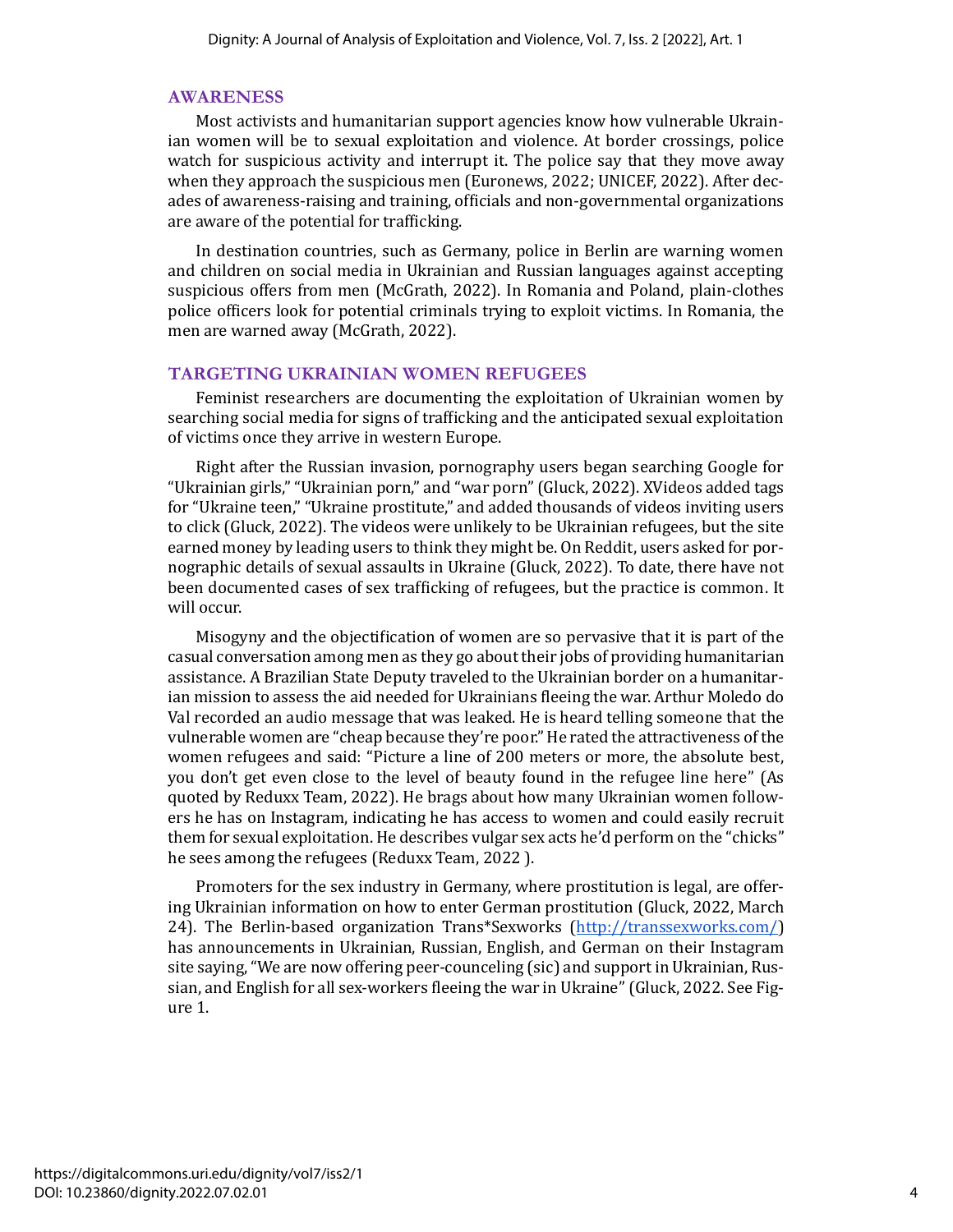



Since prostitution and brothels are legal in Germany, the government works with the sex industry and its allies. The German government funds Trans\*Sexworks. (Kraus, 2022, April 2). Trans\*Sexworks normalizes prostitution and describes the advantages of working in prostitution.

It is very common for people to do sex work in a time of need and financial insecurity. Fleeing war is one of those. Sex work is a way to make money anonymously, with no work permit, without educational certificates and without speaking much German/English. Welfare and minimum wage jobs do not cover the costs of sending money abroad to family and friends that might still be in Ukraine. Not everyone will have access to welfare or be able to work a minimum wage job (Transsexworks.com, 2022, April 2)*.*

The German Interior Minister, Nancy Faeser, says she wants to protect Ukrainian women from traffickers and has announced a "high police presence at train stations" (Protecting Ukrainian women, 2022, March 20); at the same time, another branch of the government says Trans\*Sexworks is listed in the Ministry of Family, Seniors, Women, and Youth's official guide to the country's prostitution law (Prostituiertenschutzgesetz) as a counseling center.

Trans\*Sexwork says it is not trying to "recruit" Ukrainian refugees into prostitution. They say they have "entry consultations" for individuals wanting to begin prostitution in Germany (Reuters Fact Check, 2022, March 30).

Ingeborg Kraus (Norak & Kraus, 2018; 2019; 2020), a German trauma psychologist, wrote a complaint to the German Ministry of Interior about advocating prostitution for people fleeing the war in Ukraine. (She posted the complaint on Change.org if you'd like to sign it [https://www.change.org/p/sexkauf-bestrafen-prostitution-ab](https://www.change.org/p/sexkauf-bestrafen-prostitution-abbauen/u/30364168)[bauen/u/30364168](https://www.change.org/p/sexkauf-bestrafen-prostitution-abbauen/u/30364168)).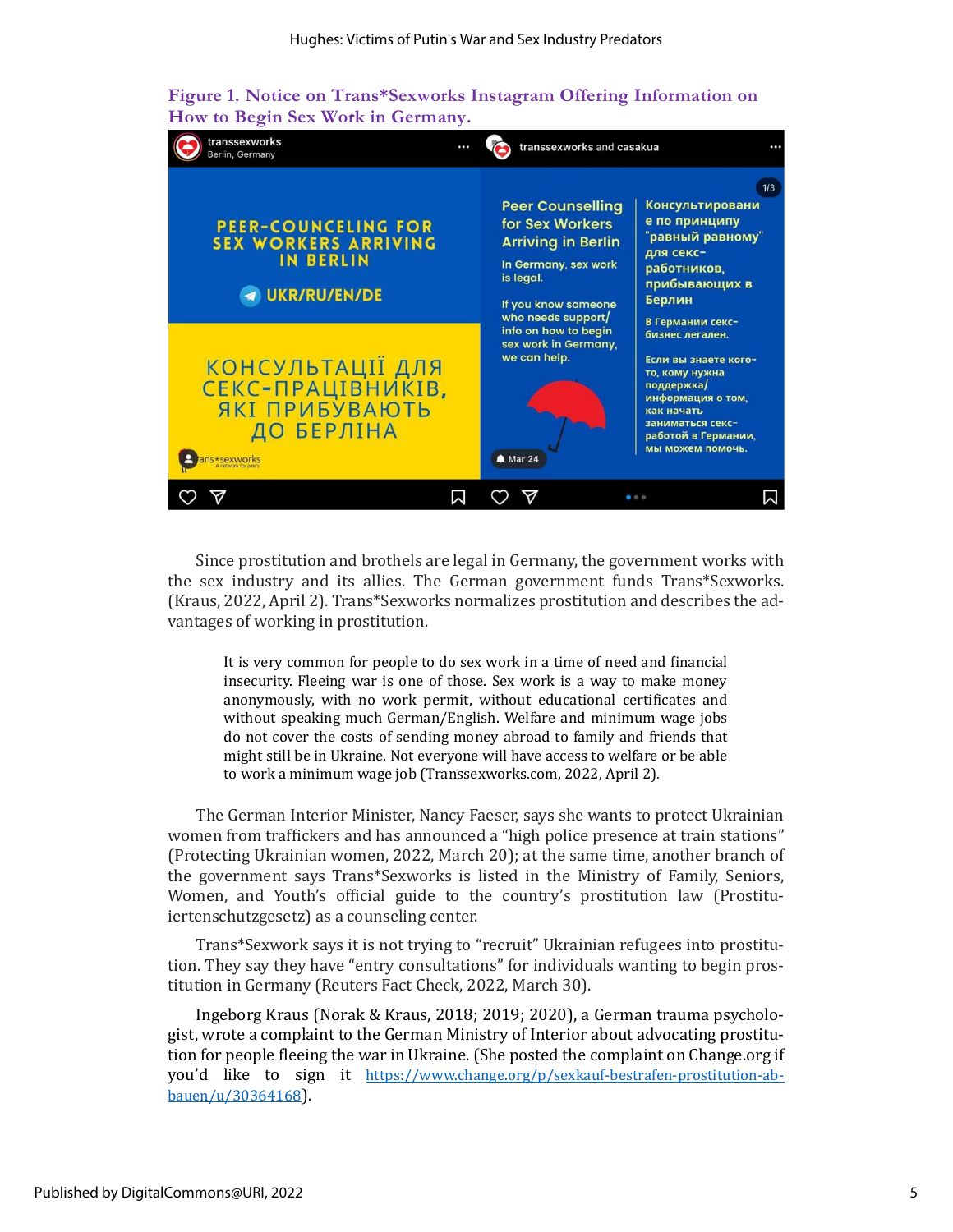#### **ONGOING AND FUTURE WORK**

Women's groups in every European country work to end sexual exploitation and violence. In mid-March, there was an online meeting entitled Stop Sexual and Reproductive Exploitation of Ukrainian Refugees. It allowed women's groups to share what they knew about the situation in Ukraine and the harm to women and children. Many local, regional, and international non-governmental organizations and government agencies provide services to victims of violence and trafficking. I encourage everyone to donate money to these groups.

Feminist researchers continue to document the exploiters' activities. I did this years ago (Hughes, 2001a; 2001b, 2002.) Collecting the statements by men who buy women or use pornography is essential work. It provides frontline documentation and theoretical insight into men's cruel behavior and misogynous attitudes towards women.

The increased attention to the victimization of Ukrainian women will provide an opportunity to focus on the western European sex industry's demand for victims. There is a continent-wide effort to press countries to end their tolerance or legalization of prostitution and adopt the Nordic model, also called the Swedish model (Nordic Model Alliance, 2022). This set of laws criminalizes the men who buy sex and commit so many acts of violence against the women and the pimps, brothel owners, and managers, or as they are called "managers." Research documentation shows that legalized or decriminalized prostitution increases the sex trafficking of women and children (Cho, Dreher & Neumayer, 2013, Shapiro & Hughes, 2017).

The forces that promote and profit from commercial sexual exploitation have been on the march for decades. They had a recent victory in Belgium when the Federal Parliament decriminalized prostitution (Chini, Maïthé, 2022, March 18).

Beyond our work against sexual violence and exploitation, we need to engage in dialogues and advocacy for democracy and the rule of law. Political scholars and advocates for democracy have been anxiously watching and discussing the rise of authoritarianism in Europe (and other western nations, such as Australia and the United States) and its threat to democracy (Applebaum, 2020; Snyder, 2017; 2019). Our only hope of gaining rights and dignity for women is through democratic processes that include good governance and effective opposition to corruption and corporate oligarchs who buy influence in parliaments.

We must sustain our work for women daily through immediate assistance to victims. Still, we must never forget the critical democratic systems with advocates for human and women's rights that ensure an end to violence and exploitation.

#### **ACKNOWLEDGMENTS**

The author thanks the following people for their assistance and comments on this editorial: Ingeborg Kraus, Trauma and Prostitution, Germany, for information and translations; Becky Bennett, journalist, editor, and writer, USA; and Jody Raphael (emerita), DePaul University College of Law, USA.

#### **AUTHOR BIOGRAPHY**

**Donna M. Hughes**, Ph.D., is a professor and holds the Eleanor M. and Oscar M. Carlson Endowed Chair in Women's Studies at the University of Rhode Island. She spent several years researching the sex trafficking of women from Ukraine while working with a Ukrainian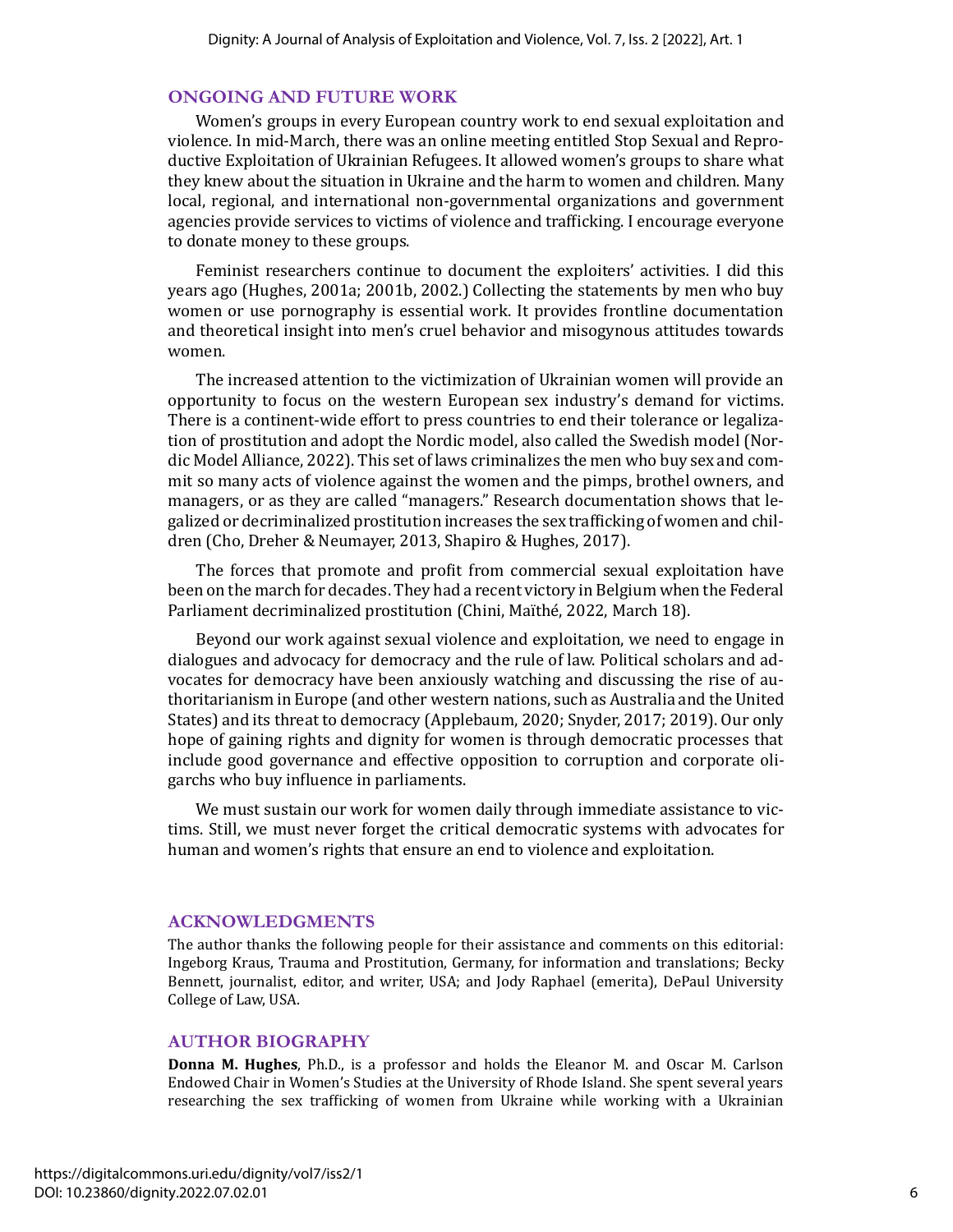research partner. She is the Editor-in-Chief of *Dignity: A Journal of Analysis of Exploitation and Violence.*

### **RECOMMENDED CITATION**

Hughes, Donna M. (2022). Ukrainian women: Victims of Putin's war and sex industry predators. *Dignity: A Journal of Analysis of Exploitation and Violence*. Vol. 7, Issue 2, Article 1. Available a[t http://digitalcommons.uri.edu/dignity/vol7/iss2/1.](http://digitalcommons.uri.edu/dignity/vol7/iss2/1) <https://doi.org/10.23860/dignity.2022.07.02.01>

# **REFERENCES**

- Applebaum, Anne. (2020). *Twilight of democracy: The seductive lure of authoritarianism*. New York: Doubleday.
- Applebaum, Anne. (2022, January 20). Global rise of authoritarianism: [United States] House Foreign Affairs Committee. [https://www.c-span.org/video/?517369-1/anne](https://www.c-span.org/video/?517369-1/anne-applebaum-timothy-snyder-testify-rise-authoritarianism)[applebaum-timothy-snyder-testify-rise-authoritarianism](https://www.c-span.org/video/?517369-1/anne-applebaum-timothy-snyder-testify-rise-authoritarianism)
- Applebaum, Anne & Mounk, Yascha. (2022, March 26). Anne Applebaum on how to fight back against dictators like Putin. *Persuasion*. [https://www.persuasion.community/p/applebaum?s=r&utm\\_campaign=post&utm\\_](https://www.persuasion.community/p/applebaum?s=r&utm_campaign=post&utm_medium=web) [medium=web](https://www.persuasion.community/p/applebaum?s=r&utm_campaign=post&utm_medium=web)
- Associated Press. (2022, March 12). Ukraine refugees leave homes behind but not their pets: "I have to take responsibility." [https://abc7.com/russia-ukraine-war-dogs-cats](https://abc7.com/russia-ukraine-war-dogs-cats-of/11646074/)[of/11646074/](https://abc7.com/russia-ukraine-war-dogs-cats-of/11646074/)
- Carbonaro, Guilia. (2022, March 23). Russian soldier accused of raping Ukrainian women after killing her husband. *Newsweek.* [https://www.newsweek.com/russian-soldier](https://www.newsweek.com/russian-soldier-rapes-ukrainian-after-killing-her-unarmed-husband-prosecutors-1690894)[rapes-ukrainian-after-killing-her-unarmed-husband-prosecutors-1690894](https://www.newsweek.com/russian-soldier-rapes-ukrainian-after-killing-her-unarmed-husband-prosecutors-1690894)
- Chini, Maïthé (2022, March 18). "Historic": Belgium first in Europe to decriminalize sex work. *The Brussels Times*. [https://www.brusselstimes.com/211351/historic-reform](https://www.brusselstimes.com/211351/historic-reform-belgium-first-in-europe-to-officially-decriminalise-sex-work)[belgium-first-in-europe-to-officially-decriminalise-sex-work](https://www.brusselstimes.com/211351/historic-reform-belgium-first-in-europe-to-officially-decriminalise-sex-work)
- Cho, Seo-Young; Dreher, Axel; & Neumayer, Eric. (2013). Does legalized prostitution increase human trafficking? World Development, Vol41, pp 67-82. <https://www.sciencedirect.com/science/article/pii/S0305750X12001453>

Commission on Security and Cooperation in Europe. (2003, June 10). Internally displaced person in the Caucasus region and southeastern Anatolia. Commission on Security and Cooperation in Europe. [https://doctorswithoutborders.org/sites/default/files/2018-08/Hearing-IDPs-in-](https://doctorswithoutborders.org/sites/default/files/2018-08/Hearing-IDPs-in-the-Caucasus-Region-061003.pdf?_ga=2.104003648.1391423882.1648402137-1686193863.1648402137)

[the-Caucasus-Region-061003.pdf?\\_ga=2.104003648.1391423882.1648402137-](https://doctorswithoutborders.org/sites/default/files/2018-08/Hearing-IDPs-in-the-Caucasus-Region-061003.pdf?_ga=2.104003648.1391423882.1648402137-1686193863.1648402137) [1686193863.1648402137](https://doctorswithoutborders.org/sites/default/files/2018-08/Hearing-IDPs-in-the-Caucasus-Region-061003.pdf?_ga=2.104003648.1391423882.1648402137-1686193863.1648402137)

- Euronews. (2022, March 21). "Huge risk" Ukrainian children call fall into trafficking. [https://www.euronews.com/2022/03/21/huge-risk-ukrainian-children-can-fall](https://www.euronews.com/2022/03/21/huge-risk-ukrainian-children-can-fall-into-trafficking-says-eu-commissioner)[into-trafficking-says-eu-commissioner](https://www.euronews.com/2022/03/21/huge-risk-ukrainian-children-can-fall-into-trafficking-says-eu-commissioner)
- Germany pledges to protect refugees after reported rape case. (2022, March 16). *Associated Press*. [https://apnews.com/article/russia-ukraine-europe-crime-germany](https://apnews.com/article/russia-ukraine-europe-crime-germany-migration-135f0b5517568f696a561e0862f4326e)[migration-135f0b5517568f696a561e0862f4326e](https://apnews.com/article/russia-ukraine-europe-crime-germany-migration-135f0b5517568f696a561e0862f4326e)
- Gilbert, Asha C. (2022, February 25). Ukraine bans all male citizens ages 18 to 60 from leaving the country. *USA Today*. [https://www.usatoday.com/story/news/world/2022/02/25/russia-invasion](https://www.usatoday.com/story/news/world/2022/02/25/russia-invasion-ukraine-bans-male-citizens-leaving/6936471001/)[ukraine-bans-male-citizens-leaving/6936471001/](https://www.usatoday.com/story/news/world/2022/02/25/russia-invasion-ukraine-bans-male-citizens-leaving/6936471001/)
- Gluck, Genevieve. (2022, March 2). Searches for "Ukrainian girls," "war porn" spike on PornHub, Google. *Reduxx.org*[. https://www.reduxx.org/post/searches-for](https://www.reduxx.org/post/searches-for-ukrainian-girls-war-porn-spike-on-pornhub-google)[ukrainian-girls-war-porn-spike-on-pornhub-google](https://www.reduxx.org/post/searches-for-ukrainian-girls-war-porn-spike-on-pornhub-google)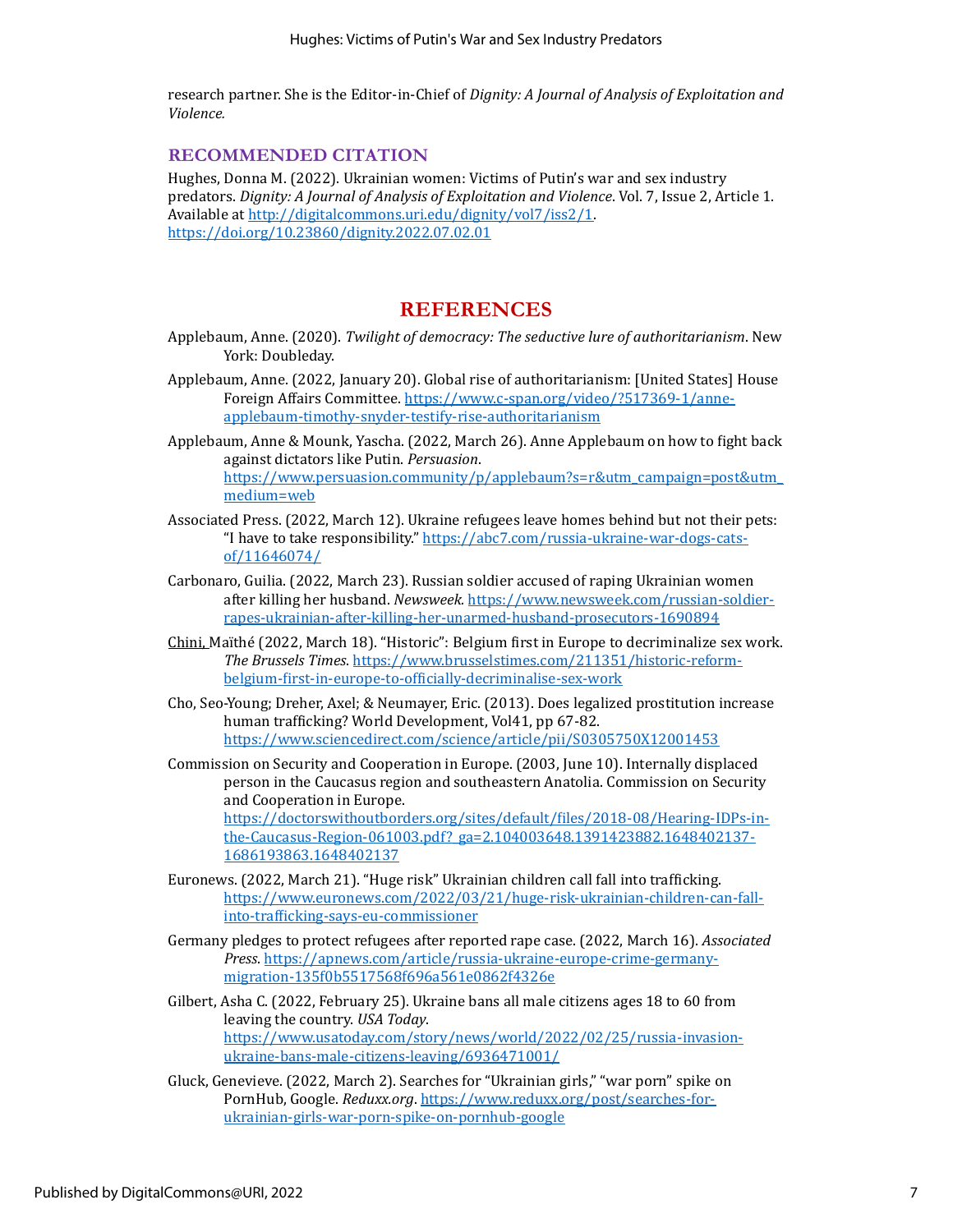- Gluck, Genevieve. (2022, March 24). German trans "sex work" org targets Ukrainian refugee women. *Reduxx.org*. [https://www.reduxx.org/post/german-trans-sex-work-org](https://www.reduxx.org/post/german-trans-sex-work-org-targets-ukrainian-refugee-women)[targets-ukrainian-refugee-women](https://www.reduxx.org/post/german-trans-sex-work-org-targets-ukrainian-refugee-women)
- Hughes, Donna M. (2000, Spring). The internet and sex industries: Partners in global sexual exploitation. *IEEE Technology and Society Magazine*. [https://works.bepress.com/donna\\_hughes/25/](https://works.bepress.com/donna_hughes/25/)
- Hughes, Donna M. (2001). The "Natasha" trade: Transnational sex trafficking. *National Institute of Justice (NIJ) Journal*[. https://www.ojp.gov/pdffiles1/jr000246c.pdf](https://www.ojp.gov/pdffiles1/jr000246c.pdf)
- Hughes, Donna M. (2001, May). The impact of the use of new communications information technologies on trafficking in human beings for sexual exploitation: A study of the users. Committee for Equality between Women and Men, *Council of Europe*. [https://works.bepress.com/donna\\_hughes/19/](https://works.bepress.com/donna_hughes/19/)
- Hughes, Donna M. & Denisova, Tatyana A. (2001). Transnational political criminal nexus of trafficking in women in Ukraine. *Trends in Organized Crime*. Vol. 6, No. 3/4. [https://works.bepress.com/donna\\_hughes/8/](https://works.bepress.com/donna_hughes/8/)
- Hughes, Donna M. (2002). The use of new communications and information technologies for sexual exploitation of women and children. *Hastings Women's Law Journal*. 13(1), pp. 129-148.<https://repository.uchastings.edu/hwlj/vol13/iss1/9>
- Human Rights Watch. (2000, February 17). Hundreds of Chechens details in "filtration camps: Detainees face torture, extortion, rape. *Human Rights Watch*. [https://www.hrw.org/news/2000/02/17/hundreds-chechens-detained-filtration](https://www.hrw.org/news/2000/02/17/hundreds-chechens-detained-filtration-camps)[camps](https://www.hrw.org/news/2000/02/17/hundreds-chechens-detained-filtration-camps)
- Irvine Partners. (2022, March 29). Activists publish list of Ukrainian civilians adducted by Russian forces as part of a campaign to free "The Taken." *Bizcommunity.* <https://www.bizcommunity.com/Article/196/18/226450.html>
- Kraus, Ingeborg (2019) "Betrayed partners and men with poisoned souls: Interview with a former sex buyer in Germany," *Dignity: A Journal of Analysis of Exploitation and Violence*: Vol. 4: Iss. 1, Article 3. <https://doi.org/10.23860/dignity.2019.04.01.03>
- Kraus, Ingeborg (2020) "Shadow women: Wives betrayed by sex buyers," *Dignity: A Journal of Analysis of Exploitation and Violence*: Vol. 4: Iss. 4, Article 3. <https://doi.org/10.23860/dignity.2019.04.04.03>
- Kraus, Ingeborg. (2022, April 2). Personal communication on file with the author.
- MacGrath, Stephen. (2022, March 14). Human traffickers target Ukrainian refugees arriving across borders. *Associated Press*[. https://www.smh.com.au/world/europe/human](https://www.smh.com.au/world/europe/human-traffickers-target-ukrainian-refugees-arriving-across-borders-20220314-p5a4gj.html)[traffickers-target-ukrainian-refugees-arriving-across-borders-20220314](https://www.smh.com.au/world/europe/human-traffickers-target-ukrainian-refugees-arriving-across-borders-20220314-p5a4gj.html) [p5a4gj.html](https://www.smh.com.au/world/europe/human-traffickers-target-ukrainian-refugees-arriving-across-borders-20220314-p5a4gj.html)
- Norak, Sandra and Kraus, Ingeborg (2018). "Never again! Surviving liberalized prostitution in Germany," *Dignity: A Journal of Analysis of Exploitation and Violence*: Vol. 3: Iss. 3, Article 5. <https://doi.org/.23860/dignity.2018.03.03.05>
- Nordic Model Alliance: Rethinking prostitution policy. (2022)[. https://www.xn--bndnis](https://www.bündnis-nordischesmodell.de/)[nordischesmodell-cpc.de/](https://www.bündnis-nordischesmodell.de/)
- Polityuk, Pavel & Heritage, Timothy. (2022, March 3). Mariupol says 15,000 deported from besieged city to Russia. *Reuters*[. https://www.reuters.com/world/europe/mariupol](https://www.reuters.com/world/europe/mariupol-says-15000-deported-besieged-city-russia-2022-03-24/)[says-15000-deported-besieged-city-russia-2022-03-24/](https://www.reuters.com/world/europe/mariupol-says-15000-deported-besieged-city-russia-2022-03-24/)
- Protecting Ukrainian women from human trafficking. (2022, March 20). *Zdfheute*. [https://www.zdf.de/nachrichten/politik/menschenhandel-faeser-ukraine-krieg](https://www.zdf.de/nachrichten/politik/menschenhandel-faeser-ukraine-krieg-russland-100.html)[russland-100.html](https://www.zdf.de/nachrichten/politik/menschenhandel-faeser-ukraine-krieg-russland-100.html)
- Reduxx Team. (2022, March 5). Brazilian politician goes to Ukraine, praises "cheap" women. Reduxx.org. [https://www.reduxx.org/post/brazilian-politician-goes-to-ukraine](https://www.reduxx.org/post/brazilian-politician-goes-to-ukraine-praises-cheap-women)[praises-cheap-women](https://www.reduxx.org/post/brazilian-politician-goes-to-ukraine-praises-cheap-women)